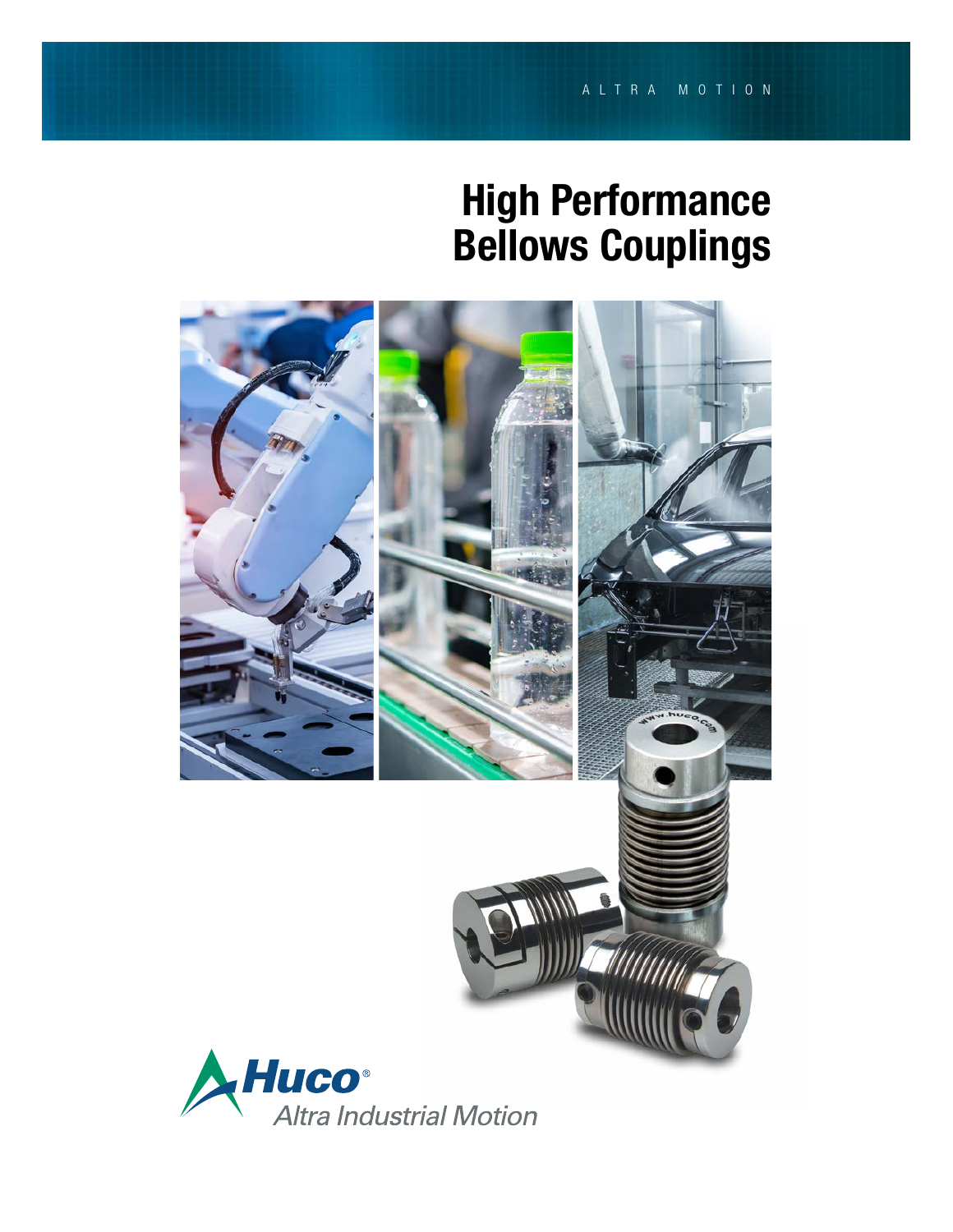



### DIMENSIONS & ORDER CODES

| Coupling    |                                 |                          | ØD         |                        | $\odot$<br>L1 | ØB1, ØB2                 | ØB1, ØB2                 | <b>Fasteners</b> |                                                  |                             | $\circledcirc$<br><b>Moment of</b> | $\circled{3}$<br><b>Mass</b> |
|-------------|---------------------------------|--------------------------|------------|------------------------|---------------|--------------------------|--------------------------|------------------|--------------------------------------------------|-----------------------------|------------------------------------|------------------------------|
| <b>Size</b> | <b>Set Screw</b><br><b>Hubs</b> | Clamp<br><b>Hubs</b>     | $in.$ (mm) | in. $(mm)$<br>±0.04(1) | in. $(mm)$    | <b>Min</b><br>in. $(mm)$ | <b>Max</b><br>in. $(mm)$ | <b>Screw</b>     | $^{\circledR}$<br><b>Torque</b><br>$Ib-in. (Nm)$ | <b>Wrench</b><br>in. $(mm)$ | inertia<br>kgm2<br>x10-8           | kgx10-3                      |
|             |                                 | <b>COUPLING REF</b>      |            |                        |               |                          | $+0.0012(0.03)/-0$       |                  |                                                  |                             |                                    |                              |
| 10          | 550.10                          |                          | 0.31(10.0) | 0.91(23.0)             | 0.24(6.0)     |                          |                          | M <sub>3</sub>   | 4.43(0.5)                                        | 0.06(1.5)                   | $\overline{4}$                     | 3                            |
|             |                                 | 554.10                   |            | 0.98(25.0)             | 0.28(7.0)     | 0.039(1.0)               | 0.16(4.0)                | M1.6             | 0.89(0.1)                                        |                             | $5\,$                              | 2.6                          |
|             | 550.16                          | $\overline{\phantom{a}}$ |            | 0.85(21.5)             |               |                          | 0.31(8.0)                | M <sub>3</sub>   | 4.43(0.5)                                        |                             | 17                                 | 4.1                          |
|             | 551.16                          |                          | 0.61(15.5) | 0.93(23.5)             | 0.28(7.0)     |                          |                          |                  |                                                  |                             | 19                                 | 4.6                          |
| 16          | æ,                              | 554.16                   |            | 0.85(21.5)             |               | 0.12(3.0)                | 0.28(7.0)                | M2               | 3.81(.43)                                        | 0.06(1.5)                   | 30                                 | 7.6                          |
|             | $\sim$                          | 555.16                   |            | 0.93(23.5)             |               |                          |                          |                  |                                                  |                             | 33                                 | 7.9                          |
|             | 550.20                          | $\overline{\phantom{a}}$ |            | 1.04(26.5)             |               |                          |                          |                  |                                                  |                             | 51                                 | 5.3                          |
|             | 551.20                          |                          |            | 1.22(31.0)             |               |                          | 0.47(12.0)               | M4               | 13.3(1.50)                                       |                             | 65                                 | 7.3                          |
| 20          |                                 | 554.20                   | 0.79(20.0) | 1.04(26.5)             | 0.33(8.5)     | 0.12(3.0)                |                          |                  |                                                  | 0.08(2.0)                   | 75                                 | 9.5                          |
|             |                                 | 555.20                   |            | 1.22(31.0)             |               |                          | 0.39(10.0)               | M2.5             | 7.52(.85)                                        |                             | 88                                 | 11.5                         |
|             | 550.25                          | $\sim$                   |            | 1.26(32.0)             |               |                          |                          |                  |                                                  |                             | 80                                 | 6                            |
|             | 551.25                          |                          |            | 1.65(42.0)             |               |                          | 0.55(14.0)               | M <sub>4</sub>   | 13.3 (1.50)                                      | 0.08(2.0)                   | 114                                | 8                            |
| 25          | $\sim$                          | 554.25                   | 0.98(25.0) | 1.26(32.0)             | 0.44(11.3)    | 0.12(3.0)                | 0.5(12.7)                | M3               | 17.7(2)                                          | 0.10(2.5)                   | 225                                | 17                           |
|             | $\sim$                          | 555.25                   |            | 1.65(42.0)             |               |                          |                          |                  |                                                  |                             | 275                                | 22                           |
|             | 550.33                          | $\sim$                   |            | 1.61(41.0)             |               |                          | 0.71(18.0)               | M <sub>6</sub>   | 26.6(3.00)                                       |                             | 613                                | 29                           |
| 33          | 551.33                          |                          | 1.30(33.0) | 1.89(48.0)             | 0.51(13.0)    | 0.24(6.0)                |                          |                  |                                                  | 0.12(3.0)                   | 723                                | 35                           |
|             | $\sim$                          | 554.33                   |            | 1.61(41.0)             |               |                          | 0.63(16.0)               | M4               | 30.9(3.50)                                       |                             | 950                                | 48                           |
|             | $\overline{\phantom{a}}$        | 555.33                   |            | 1.89(48.0)             |               |                          |                          |                  |                                                  |                             | 1036                               | 51                           |
|             | 550.41                          | $\sim$                   |            | 1.90(48.3)             |               |                          | 0.94(24.0)               | M6               | 26.6(3.00)                                       |                             | 1285                               | 32                           |
| 41          | 551.41                          | $\sim$                   | 1.61(41.0) | 2.17(55.0)             | 0.53(13.5)    | 0.24(6.0)                |                          |                  |                                                  | 0.12(3.0)                   | 1885                               | 51                           |
|             |                                 | 554.41                   |            | 1.90(48.3)             |               |                          | 0.87(22.0)               | M <sub>4</sub>   | 39.8 (4.50)                                      |                             | 2150                               | 59                           |
|             |                                 | 555.41                   |            | 2.17(55.0)             |               |                          |                          |                  |                                                  |                             | 2750                               | 79                           |

### PERFORMANCE

|                                |                 | $^{\circledR}$               |                | <b>Max compensation 5</b> |                               | <b>Flexural Stiffness (6)</b> |                       |                      |  |  |
|--------------------------------|-----------------|------------------------------|----------------|---------------------------|-------------------------------|-------------------------------|-----------------------|----------------------|--|--|
| <b>Coupling</b><br><b>Size</b> | Ref.            | Peak torque<br>$Ib-in.$ (Nm) | Angular<br>deg | <b>Radial</b><br>in. (mm) | <b>Axial</b><br>in. $(\pm m)$ | <b>Torsional</b><br>Nm/rad    | <b>Radial</b><br>N/mm | <b>Axial</b><br>N/mm |  |  |
| 10                             | 550 & 554       | 0.89(0.1)                    | 1.2            | .004(.12)                 | 0.008(.2)                     | 65                            | 10                    | 14                   |  |  |
| 16                             | 550 & 554       | 8.85(1.0)                    | 1.0            | .003(.10)                 | 0.008(.2)                     | 510                           | 74                    | 27                   |  |  |
|                                | 551 & 555       |                              | 1.5            | .006(.15)                 | 0.01(0.3)                     | 380                           | 31                    | 20                   |  |  |
| 20                             | 550 & 554       | 13.3(1.5)                    | 1.5            | .003(0.10)                | 0.01(0.3)                     | 750                           | 59                    | 15                   |  |  |
|                                | 551 & 555       |                              | 2.0            | .006(0.15)                | 0.02(0.4)                     | 700                           | 20                    | 9                    |  |  |
|                                | 550 & 554       |                              | 1.5            | .006(0.15)                | 0.01(0.3)                     | 1500                          | 67                    | 12                   |  |  |
| 25                             | 551             | 17.7(2.0)                    | 1.5            | .008(0.20)                | 0.02(0.4)                     | 1300                          | 21                    | 11                   |  |  |
|                                | 555             |                              | 2.0            | .010(0.25)                | 0.02(0.5)                     | 1050                          | 11                    | 9                    |  |  |
| 33                             | 550, 5554 & 555 | 39.83 (4.50)                 | 1.5            | .003(0.10)                | 0.01(0.3)                     | 6500                          | 168                   | 32                   |  |  |
|                                | 551             |                              | 2.0            | .008(0.20)                | 0.02(0.5)                     | 4200                          | 41                    | 20                   |  |  |
| 41                             | 550 & 554       | 88.5 (10.0)                  | 1.5            | .006(0.15)                | 0.16(0.4)                     | 8100                          | 120                   | 27                   |  |  |
|                                | 551 & 555       |                              | 2.0            | .012(0.30)                | 0.02(0.6)                     | 6800                          | 29                    | 17                   |  |  |

## Materials & Finishes

Hubs: Al. Alloy [Clamp hubs size 66 and larger - steel] **Bellows:** Spring quality stainless steel **Fasteners:** Alloy steel, black oiled

## Temperature Range

-22ºF to + 248ºF (-30°C to +120°C)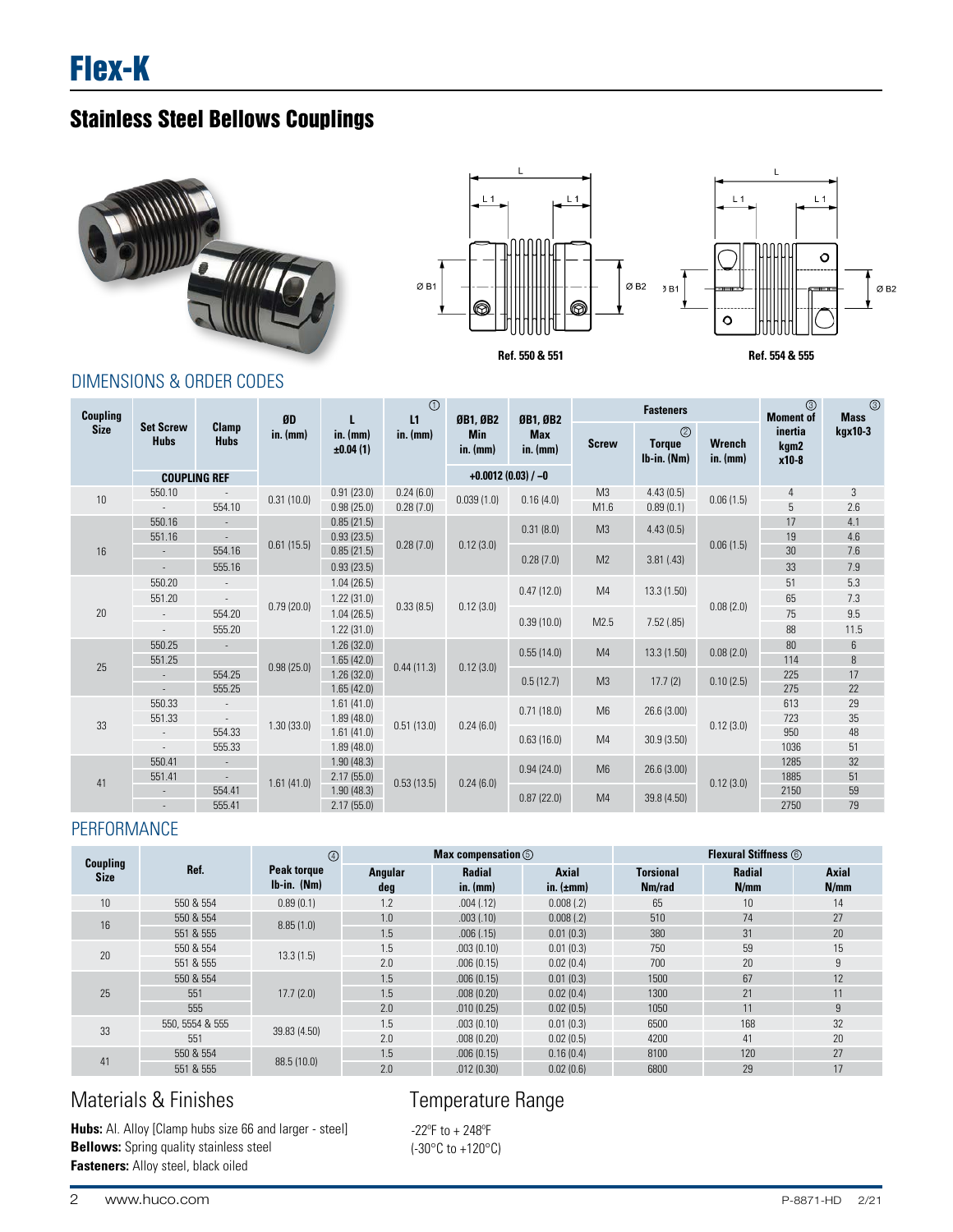





### DIMENSIONS & ORDER CODES

| Coupling    | <b>Set Screw</b><br>Clamp    |                     | ØD           |                        | L1         | ØB1, ØB2                 | ØB1. ØB2                 |                | <b>Fasteners</b>               |                             | <b>Moment of</b>         | <b>Mass</b> |  |
|-------------|------------------------------|---------------------|--------------|------------------------|------------|--------------------------|--------------------------|----------------|--------------------------------|-----------------------------|--------------------------|-------------|--|
| <b>Size</b> | <b>Hubs</b>                  | <b>Hubs</b>         | in. $(mm)$   | in. $(mm)$<br>±0.04(1) | in. $(mm)$ | <b>Min</b><br>in. $(mm)$ | <b>Max</b><br>in. $(mm)$ | <b>Screw</b>   | <b>Torque</b><br>$Ib-in. (Nm)$ | <b>Wrench</b><br>in. $(mm)$ | inertia<br>kgm2<br>x10-8 | kgx10-3     |  |
|             |                              | <b>COUPLING REF</b> |              |                        |            |                          | $+0.0012(0.03)/-0$       |                |                                |                             |                          |             |  |
| 45          | $\overline{\phantom{a}}$     | 554.45              | 1.77(45.0)   | 2.48(63.0)             | 0.77(19.5) | 0.39(10)                 | 1.00(25.4)               | M <sub>5</sub> | 70(8.0)                        | .157(4.0)                   | 3560                     | 54          |  |
|             | $\overline{\phantom{a}}$     | 555.45              |              | 2.78(71.0)             |            |                          |                          |                |                                |                             | 4560                     | 104         |  |
| 56          | $\overline{\phantom{a}}$     | 554.56              | 2.20(56.0)   | 2.56(65.0)             | 0.96(24.5) | 0.39(10)                 | 1.18(30.0)               | M6             | 132 (15.0)                     | .196(5.0)                   | 13930                    | 215         |  |
|             | $\overline{\phantom{a}}$     | 555.56              |              | 2.87(73.0)             |            |                          |                          |                |                                |                             | 14930                    | 235         |  |
| 66          | $\qquad \qquad \blacksquare$ | 554.66              | 2.60(66.0)   | 3.11(79.0)             |            | 0.47(12)                 |                          | M <sub>8</sub> | 354 (40.0)                     |                             | 31360                    | 390         |  |
|             | $\overline{\phantom{a}}$     | 555.66              |              | 3.50(89.0)             | 1.14(29.0) |                          | 1.26(32.0)               |                |                                | .236(6.0)                   | 34360                    | 490         |  |
|             | ٠                            | 554.82              |              | 3.58(91.0)             |            |                          |                          |                |                                |                             | 183930                   | 1150        |  |
| 82          | ٠                            | 555.82              | 3.23(82.0)   | 4.02(102.0)            | 1.32(33.5) | 0.51(13)                 | 1.65(42.0)               | M10            | 740 (84.0)                     | .315(8.0)                   | 193930                   | 1250        |  |
| 90          |                              | 554.90              |              | 3.98(101.0)            |            |                          |                          |                |                                |                             | 305980                   | 1875        |  |
|             | $\overline{\phantom{m}}$     | 555.90              | 3.54(90.0)   | 4.45(113.0)            | 1.50(38.0) | 0.87(22)                 | 1.77(45.0)               | M12            | 1100 (125.0)                   | .394(10.0)                  | 325980                   | 1975        |  |
|             | ٠                            | 554.110             |              | 4.133(105.0)           |            |                          |                          |                |                                |                             | 654095                   | 2330        |  |
| 110         | ٠                            | 555.110             | 4.33(110.0)  | 4.57(116.0)            | 1.50(38.0) | 1.18(30)                 | 2.36(60.0)               | M12            | 1100 (125.0)                   | .394(10.0)                  | 674095                   | 2430        |  |
|             |                              | 554.122             |              | 4.41 (112.0)           |            |                          |                          |                |                                |                             | 1124450                  | 3540        |  |
| 122         | $\overline{\phantom{a}}$     | 555.122             | 4.80 (122.0) | 4.84 (123.0)           | 1.65(42.0) | 1.38(35)                 | 2.56(65.0)               | M12            | 1100 (125.0)                   | .394(10.0)                  | 1154450                  | 3640        |  |

### PERFORMANCE

| <b>Coupling</b> |      | $^{\circledR}$                       |                       | <b>Max compensation 5</b> |                                 | <b>Flexural Stiffness</b> 6 |                |               |  |  |
|-----------------|------|--------------------------------------|-----------------------|---------------------------|---------------------------------|-----------------------------|----------------|---------------|--|--|
| <b>Size</b>     | Ref. | <b>Peak torque</b><br>$lb$ -in. (Nm) | <b>Angular</b><br>deg | <b>Radial</b><br>in (mm)  | <b>Axial</b><br>in. $(\pm m m)$ | Torsional<br>Nm/Rad         | Radial<br>N/mm | Axial<br>N/mm |  |  |
| 45              | 554  | 159 (18)                             | 1.5                   | .008(0.20)                | .020(0.5)                       | 20000                       | 790            | 100           |  |  |
|                 | 555  |                                      | 2.0                   | .010(0.25)                | .020(0.5)                       | 15000                       | 970            | 85            |  |  |
| 56              | 554  | 266 (30)                             | 1.5                   | .006(0.15)                | .024(0.6)                       | 38000                       | 720            | 50            |  |  |
|                 | 555  |                                      | 2.0                   | .010(0.25)                | 0.04(1.0)                       | 28000                       | 225            | 28            |  |  |
| 66              | 554  | 531 (60)                             | 1.5                   | .006(0.15)                | .024(0.6)                       | 75000                       | 1150           | 90            |  |  |
|                 | 555  |                                      | 2.0                   | .010(0.25)                | .040(1.0)                       | 50000                       | 340            | 50            |  |  |
| 82              | 554  |                                      | 1.5                   | .008(0.20)                | .020(0.5)                       | 155000                      | 1200           | 145           |  |  |
|                 | 555  | 1328 (150)                           | 2.0                   | .010(0.25)                | .020(0.5)                       | 105000                      | 400            | 185           |  |  |
| 90              | 554  |                                      | 1.5                   | .008(0.20)                | .020(0.5)                       | 175000                      | 2020           | 145           |  |  |
|                 | 555  | 1770 (200)                           | 2.0                   | .010(0.25)                | .031(0.8)                       | 120000                      | 595            | 82            |  |  |
| 110             | 554  |                                      | 1.5                   | .008(0.20)                | .020(0.5)                       | 502000                      | 2500           | 280           |  |  |
|                 | 555  | 2655 (300)                           | 2.0                   | .010(0.25)                | .031(0.8)                       | 285000                      | 460            | 145           |  |  |
|                 | 554  |                                      | 1.5                   | .008(0.20)                | .020(0.5)                       | 690000                      | 6300           | 100           |  |  |
| 122             | 555  | 4425 (500)                           | 2.0                   | .010(0.25)                | .040(1.0)                       | 320000                      | 1400           | 85            |  |  |

 Length of supported bore  $\circledcirc$ 

2

4 Peak Torque. Select a size where Peak Torque exceeds the application torque x service factor (see page 4)

Maximum recommended tightening torque

Values apply with Max. Bores

## Materials & Finishes

Hubs: Al. Alloy [Clamp hubs size 66 and larger - steel] **Bellows:** Spring quality stainless steel **Fasteners:** Alloy steel, black oiled

## Temperature Range

-22ºF to + 248ºF (-30°C to +120°C)

6 Torsional stiffness values apply at peak torque with no misalignment

5 Max. compensation values are mutually exclusive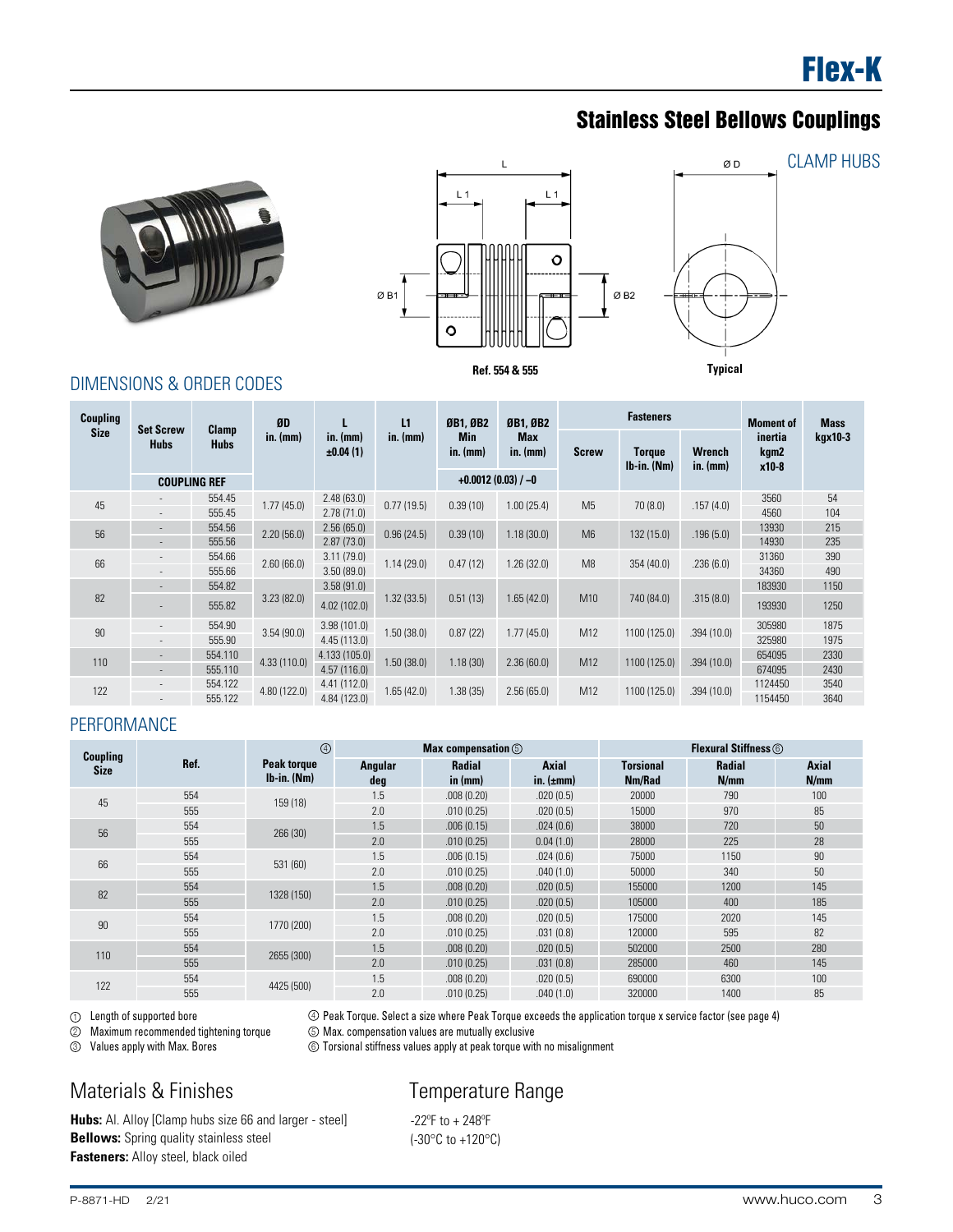#### SPLIT CLAMP HUBS





**Ref. 592 & 593 Typical**



DIMENSIONS & ORDER CODES

**Coupling Size Split Clamp Hubs ØD in. (mm) L in. (mm) ±0.04 (1) L1 in. (mm) ØB1, ØB2 Min in. (mm) ØB1, ØB2 Max in. (mm) Fasteners Moment of inertia kgm2 x10-8 Mass kgx10-3 Screw Torque lb-in. (Nm) Wrench +0.0012 (0.03) / −0 in. (mm) COUPLING REF** 45 592.45 1.77 (45.0) 2.48 (63.0) 0.77 (19.5) 0.39 (10) 1.00 (25.4) M5 70 (8.0) .157 (4.0) 3560 100  $593.45$  2.78 (71.0)  $100 \times 100$  and  $150$  and  $150$  and  $150$  and  $150$  and  $150$ 56 592.56 2.20 (56.0) 2.56 (65.0) 0.96 (24.5) 0.39 (10) 1.18 (30.0) M6 132 (15.0) .196 (5.0) 13930 300  $593.56$  2.87 (73.0) 2.87 (73.0) 66 592.66 2.60 (66.0) 3.11 (79.0) 1.14 (29.0) 0.47 (12) 1.26 (32.0) M8 354 (40.0) .236 (6.0) 31360 500 593.66 3.50 (89.0) 3.50 (89.0) 3.50 (89.0) 3.4360 600 82 592.82 3.23 (82.0) 3.58 (91.0) 1.32 (33.5) 0.51 (13) 1.65 (42.0) M10 740 (84.0) .315 (8.0) 183930 900 593.82 4.02 (102.0) 4.02 (102.0) 4.02 (102.0) 4.02 (102.0) 4.02 (102.0) 5950 4.02 (102.0) 4.02 (102.0) 590 4.0  $^{\circ}$  $(2)$  $\circledS$ 

#### **PERFORMANCE**

|             | <b>Coupling</b> | $\circledcirc$                      |                | <b>Max compensation</b> $\circledcirc$ |                               | <b>Flexural Stiffness <i>O</i></b> |                       |                      |  |  |  |
|-------------|-----------------|-------------------------------------|----------------|----------------------------------------|-------------------------------|------------------------------------|-----------------------|----------------------|--|--|--|
| <b>Size</b> | Ref.            | <b>Peak torque</b><br>$Ib-in. (Nm)$ | Angular<br>deg | <b>Radial</b><br>in. (mm)              | <b>Axial</b><br>in. $(\pm m)$ | <b>Torsional</b><br>Nm/Rad         | <b>Radial</b><br>N/mm | <b>Axial</b><br>N/mm |  |  |  |
| 45          | 592             | 159 (18)                            | 1.5            | .008(0.20)                             | .020(0.5)                     | 20000                              | 790                   | 100                  |  |  |  |
|             | 593             |                                     | 2.0            | .010(0.25)                             | .020(0.5)                     | 15000                              | 970                   | 85                   |  |  |  |
| 56          | 592             | 266 (30)                            | 1.5            | .006(0.15)                             | .024(0.6)                     | 38000                              | 720                   | 50                   |  |  |  |
|             | 593             |                                     | 2.0            | .010(0.25)                             | .040(1.0)                     | 28000                              | 225                   | 28                   |  |  |  |
| 66          | 592             |                                     | 1.5            | .006(0.15)                             | .024(0.6)                     | 75000                              | 1150                  | 90                   |  |  |  |
|             | 593             | 531 (60)                            | 2.0            | .010(0.25)                             | .040(1.0)                     | 50000                              | 340                   | 50                   |  |  |  |
| 82          | 592             |                                     | 1.5            | .008(0.20)                             | .020(0.5)                     | 155000                             | 1200                  | 145                  |  |  |  |
|             | 593             | 1328 (150)                          | 2.0            | .010(0.25)                             | .020(0.5)                     | 105000                             | 400                   | 185                  |  |  |  |

 $\mathbb D$   $\;$  Length of supported bore

 Maximum recommended tightening torque  $^{\circ}$ 

 Values apply with Max. Bores 3

4 Peak Torque. Select a size where Peak Torque exceeds the application torque x service factor (see page 4) 5 Max. compensation values are mutually exclusive

6 Torsional stiffness values apply at peak torque with no misalignment

### Materials & Finishes

**Hubs: Al. Alloy** 

**Bellows:** Spring quality stainless steel

**Fasteners:** Alloy steel, black oiled

### Temperature Range

-22ºF to + 248ºF (-30°C to +120°C)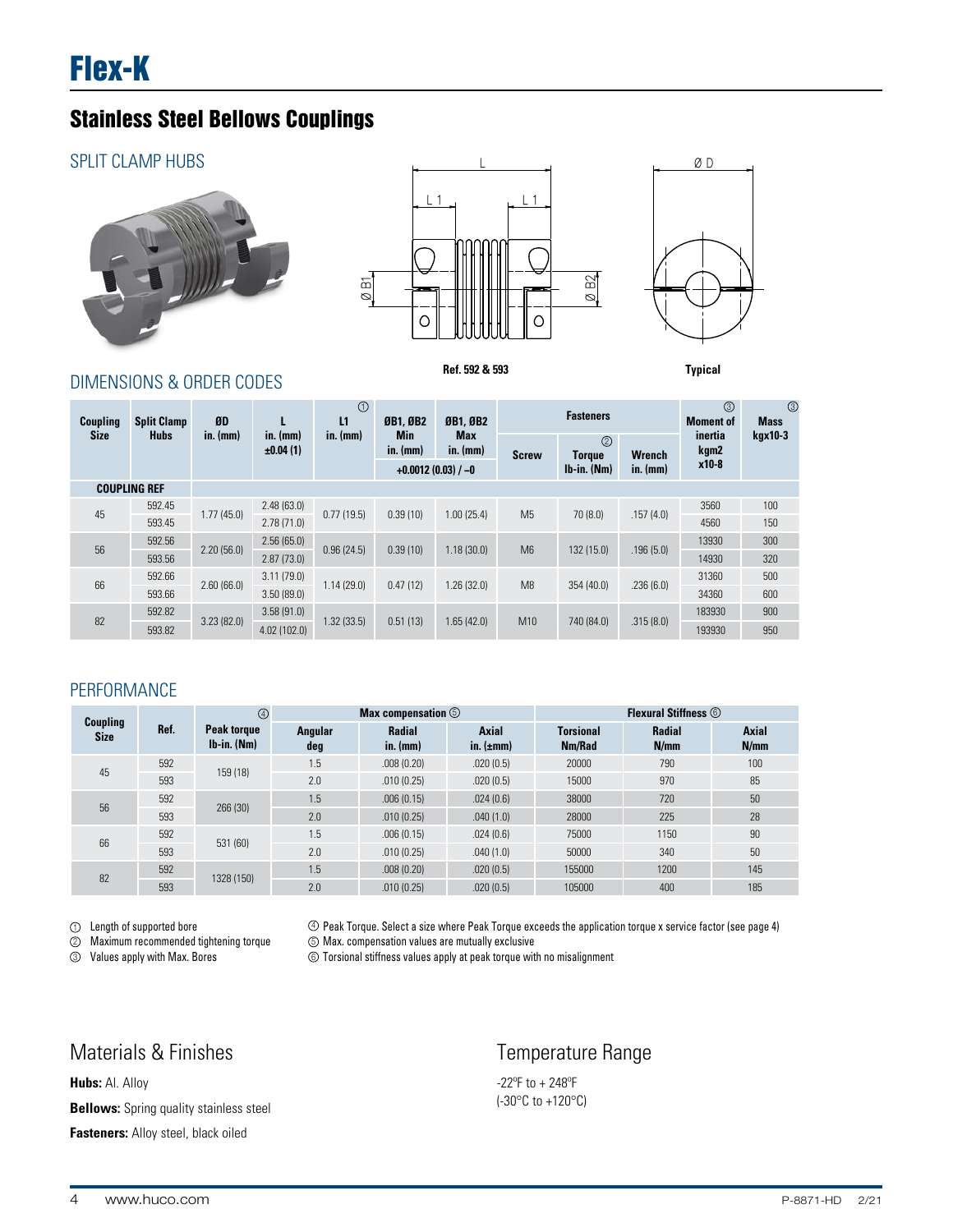





#### DIMENSIONS & ORDER CODES

|                                                                                                                                       |                              |                                                |                      | $\emptyset$ B1<br>$\overline{Q}$  | $L \pm 2$<br>Ref. 587 & 588     | Ø B <sub>2</sub><br>ப.                                                                                                                                                                                                                                |                                                            | ⊗<br>ల<br><b>Typical</b>                              | ⊗<br>∞                                   | $\overline{\omega}$              | <b>FLANGE MOUNTED</b> |
|---------------------------------------------------------------------------------------------------------------------------------------|------------------------------|------------------------------------------------|----------------------|-----------------------------------|---------------------------------|-------------------------------------------------------------------------------------------------------------------------------------------------------------------------------------------------------------------------------------------------------|------------------------------------------------------------|-------------------------------------------------------|------------------------------------------|----------------------------------|-----------------------|
| <b>Coupling Size</b>                                                                                                                  | <b>Order</b><br><b>Codes</b> | DIMENSIONS & ORDER CODES<br>ØD<br>in. (mm)     | L<br>in. (mm)        | ØB1, ØB2<br>min/max<br>in. $(mm)$ | D <sub>1</sub><br>$in.$ (mm)    | $\odot$<br>L1<br>in. (mm)                                                                                                                                                                                                                             | F.<br><b>Screw</b>                                         | $^{\circledR}$<br><b>Moment of</b><br>inertia<br>kgm2 | $^{\circledR}$<br><b>Mass</b><br>kgx10-3 | <b>Max</b><br>speed<br>$(min-1)$ |                       |
|                                                                                                                                       |                              |                                                |                      | (H7)                              |                                 |                                                                                                                                                                                                                                                       |                                                            | x10-8                                                 |                                          |                                  |                       |
| <b>COUPLING REF</b>                                                                                                                   |                              |                                                |                      |                                   |                                 |                                                                                                                                                                                                                                                       |                                                            |                                                       |                                          |                                  |                       |
| $45\,$                                                                                                                                | 587.45.49                    | 1.77(45.0)                                     | 1.42(36)             | 0.87(22)                          | 1.22(31)                        | 0.24(6)                                                                                                                                                                                                                                               | M <sub>5</sub>                                             | 3560                                                  | 110                                      | 11500                            |                       |
|                                                                                                                                       | 588.45.49                    |                                                | 1.73(44)             |                                   |                                 |                                                                                                                                                                                                                                                       |                                                            | 4560                                                  | 115                                      |                                  |                       |
| 56                                                                                                                                    | 587.56.54                    | 2.20(56.0)                                     | 1.18(30)             | 1.10(28)                          | 1.46(37)                        | 0.28(7)                                                                                                                                                                                                                                               | M <sub>5</sub>                                             | 13930                                                 | 160                                      | 11000                            |                       |
|                                                                                                                                       | 588.56.54<br>587.66.61       |                                                | 1.50(38)<br>1.61(41) |                                   |                                 |                                                                                                                                                                                                                                                       |                                                            | 14930<br>31360                                        | 170<br>330                               |                                  |                       |
| 66                                                                                                                                    | 588.66.61                    | 2.60(66.0)                                     | 2.01(51)             | 1.50(38)                          | 1.81(46)                        | 0.41(10.5)                                                                                                                                                                                                                                            | M <sub>6</sub>                                             | 34360                                                 | 370                                      | 9100                             |                       |
|                                                                                                                                       | 587.82.70                    |                                                | 1.97(50)             |                                   |                                 |                                                                                                                                                                                                                                                       |                                                            | 183930                                                | 690                                      |                                  |                       |
| 82                                                                                                                                    | 588.82.70                    | 3.23(82.0)                                     | 2.44(62)             | 1.97(50)                          | 2.44(62)                        | 0.51(13)                                                                                                                                                                                                                                              | M <sub>6</sub>                                             | 193930                                                | 750                                      | 7000                             |                       |
| PERFORMANCE<br>Coupling                                                                                                               | Ref.                         | $\circledS$                                    |                      |                                   | Max compensation $\circledcirc$ |                                                                                                                                                                                                                                                       |                                                            |                                                       |                                          |                                  |                       |
| <b>Size</b>                                                                                                                           |                              | <b>Peak torque</b><br>Ib-in. (Nm)              | Angular<br>deg       |                                   | Radial<br>$in.$ (mm)            | <b>Axial</b><br>in. $(\pm m m)$                                                                                                                                                                                                                       | <b>Torsional</b><br>Nm/Rad                                 | Radial<br>N/mm                                        |                                          | Axial<br>N/mm                    |                       |
|                                                                                                                                       | 587.45                       |                                                | 1.5                  |                                   | .008(0.20)                      | .020(0.5)                                                                                                                                                                                                                                             | 20000                                                      | 205                                                   |                                          | $50\,$                           |                       |
| $45\,$                                                                                                                                | 588.45                       | 159 (18)                                       | 2.0                  |                                   | .010(0.25)                      | .020(0.5)                                                                                                                                                                                                                                             | 15000                                                      | 87                                                    |                                          | 36                               |                       |
| 56                                                                                                                                    | 587.56                       | 266 (30)                                       | 1.5                  |                                   | .006(0.15)                      | .024(0.6)                                                                                                                                                                                                                                             | 38000                                                      | 720                                                   |                                          | 50                               |                       |
|                                                                                                                                       | 588.56                       |                                                | 2.0                  |                                   | .010(0.25)                      | .040(1.0)                                                                                                                                                                                                                                             | 28000                                                      | 225                                                   |                                          | 25                               |                       |
| 66                                                                                                                                    | 587.66                       | 531 (60)                                       | 1.5                  |                                   | .006(0.15)                      | .024(0.6)                                                                                                                                                                                                                                             | 75000                                                      | 1150                                                  |                                          | 90                               |                       |
|                                                                                                                                       | 588.66                       |                                                | 2.0                  |                                   | .010(0.25)                      | .040(1.0)                                                                                                                                                                                                                                             | 50000                                                      | 340                                                   |                                          | 50                               |                       |
| 82                                                                                                                                    | 587.82<br>588.82             | 1328 (150)                                     | 1.5<br>2.0           |                                   | .008(0.20)<br>.010(0.25)        | .020(0.5)<br>.040(1.0)                                                                                                                                                                                                                                | 155000<br>105000                                           | 2020<br>595                                           |                                          | 145<br>85                        |                       |
| 1 Length of supported bore/thread depth<br>2 Values apply with Max. Bores<br><b>Materials &amp; Finishes</b><br><b>Flanges: Steel</b> |                              |                                                |                      |                                   |                                 | <sup>3</sup> Peak Torque. Select a size where Peak Torque exceeds the application torque x service factor (see page 4)<br>4 Max. compensation values are mutually exclusive<br>5 Torsional stiffness values apply at peak torque with no misalignment | Temperature Range<br>$-22^{\circ}$ F to + 248 $^{\circ}$ F |                                                       |                                          |                                  |                       |
|                                                                                                                                       |                              |                                                |                      |                                   |                                 |                                                                                                                                                                                                                                                       | (-30°C to +120°C)                                          |                                                       |                                          |                                  |                       |
|                                                                                                                                       |                              | <b>Bellows:</b> Spring quality stainless steel |                      |                                   |                                 |                                                                                                                                                                                                                                                       |                                                            |                                                       |                                          |                                  |                       |
| P-8871-HD                                                                                                                             | 2/21                         |                                                |                      |                                   |                                 |                                                                                                                                                                                                                                                       |                                                            |                                                       |                                          | www.huco.com                     |                       |

### PERFORMANCE

|                         |        | $\circledS$                  |                       | Max compensation 4   |                                 | Flexural Stiffness 5       |                |                      |  |  |  |
|-------------------------|--------|------------------------------|-----------------------|----------------------|---------------------------------|----------------------------|----------------|----------------------|--|--|--|
| Coupling<br><b>Size</b> | Ref.   | Peak torque<br>$Ib-in. (Nm)$ | <b>Angular</b><br>deg | Radial<br>$in.$ (mm) | <b>Axial</b><br>in. $(\pm m m)$ | <b>Torsional</b><br>Nm/Rad | Radial<br>N/mm | <b>Axial</b><br>N/mm |  |  |  |
| 45                      | 587.45 | 159 (18)                     | 1.5                   | .008(0.20)           | .020(0.5)                       | 20000                      | 205            | 50                   |  |  |  |
|                         | 588.45 |                              | 2.0                   | .010(0.25)           | .020(0.5)                       | 15000                      | 87             | 36                   |  |  |  |
| 56                      | 587.56 | 266 (30)                     | 1.5                   | .006(0.15)           | .024(0.6)                       | 38000                      | 720            | 50                   |  |  |  |
|                         | 588.56 |                              | 2.0                   | .010(0.25)           | .040(1.0)                       | 28000                      | 225            | 25                   |  |  |  |
| 66                      | 587.66 |                              | 1.5                   | .006(0.15)           | .024(0.6)                       | 75000                      | 1150           | 90                   |  |  |  |
|                         | 588.66 | 531(60)                      | 2.0                   | .010(0.25)           | .040(1.0)                       | 50000                      | 340            | 50                   |  |  |  |
| 82                      | 587.82 | 1328 (150)                   | 1.5                   | .008(0.20)           | .020(0.5)                       | 155000                     | 2020           | 145                  |  |  |  |
|                         | 588.82 |                              | 2.0                   | .010(0.25)           | .040(1.0)                       | 105000                     | 595            | 85                   |  |  |  |

### Materials & Finishes

### Temperature Range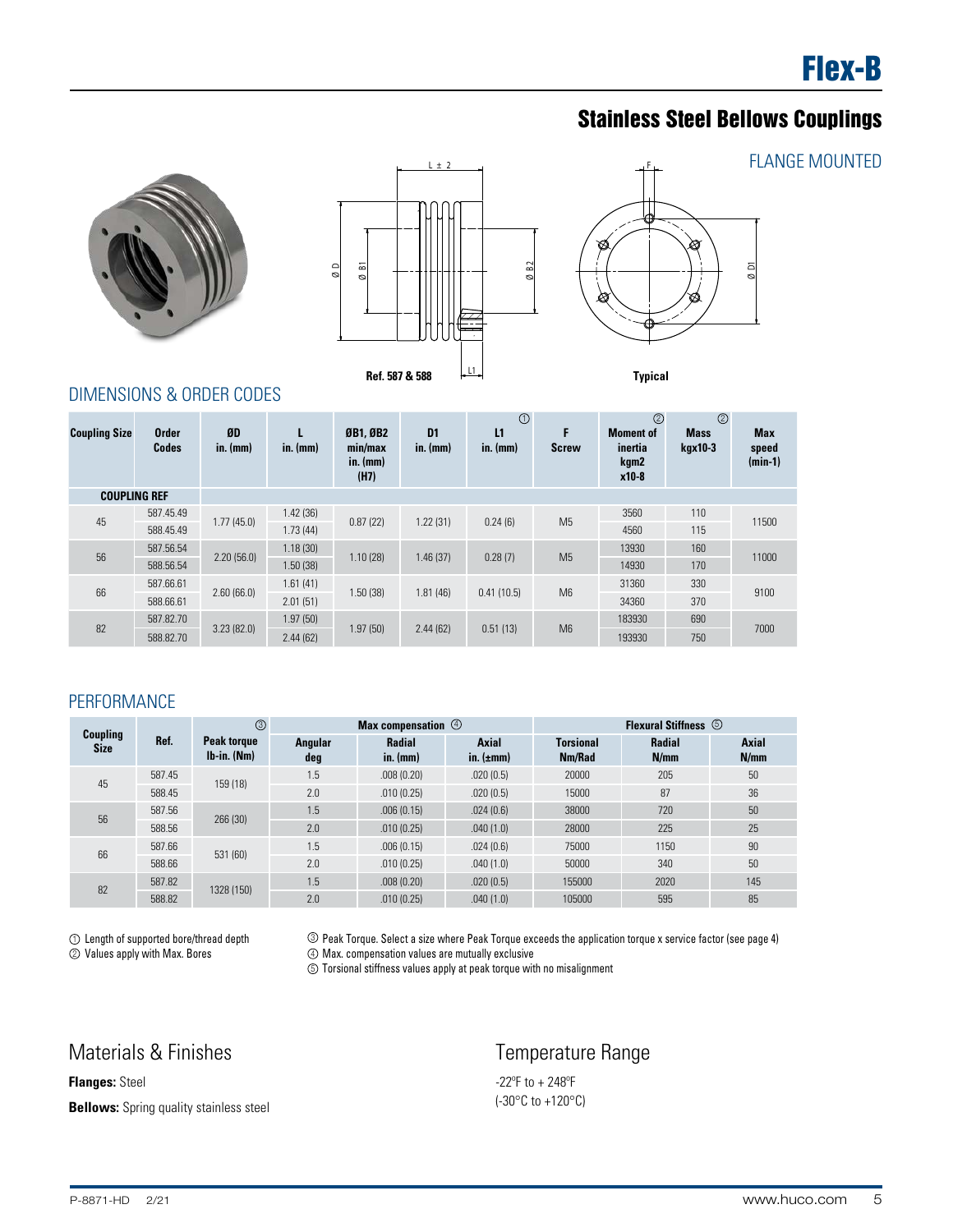Set screw hubs



## Clamp hubs



## Comparative properties

|                            | <b>Short</b> | Long            | <b>Stretched</b> |
|----------------------------|--------------|-----------------|------------------|
| <b>Parameter</b>           | а            | o<br>mmer.<br>a | ο<br>٥           |
| Peak Torque                | 2            |                 | 3                |
| <b>Torsional Stiffness</b> | 3            |                 | 2                |
| Angular Compensation       | 2            | 3               |                  |
| Axial Compensation         | 2            | 3               |                  |
| Radial Compensation        |              |                 |                  |

The properties of the 3 types compared on a scale of 1 to 3.  $3 = best$ .

## Materials & Finishes

Hubs: Al. Alloy 2014T6 or 6026 LF and Clear anodised finish **Bellows:** Spring quality stainless steel **Joint assembly:** Copper C106, heat treated Zinc plate, clear passivate **Fasteners:** Alloy steel, black oiled

## Temperature Range

-40ºF to + 248ºF (–40°C to +120°C)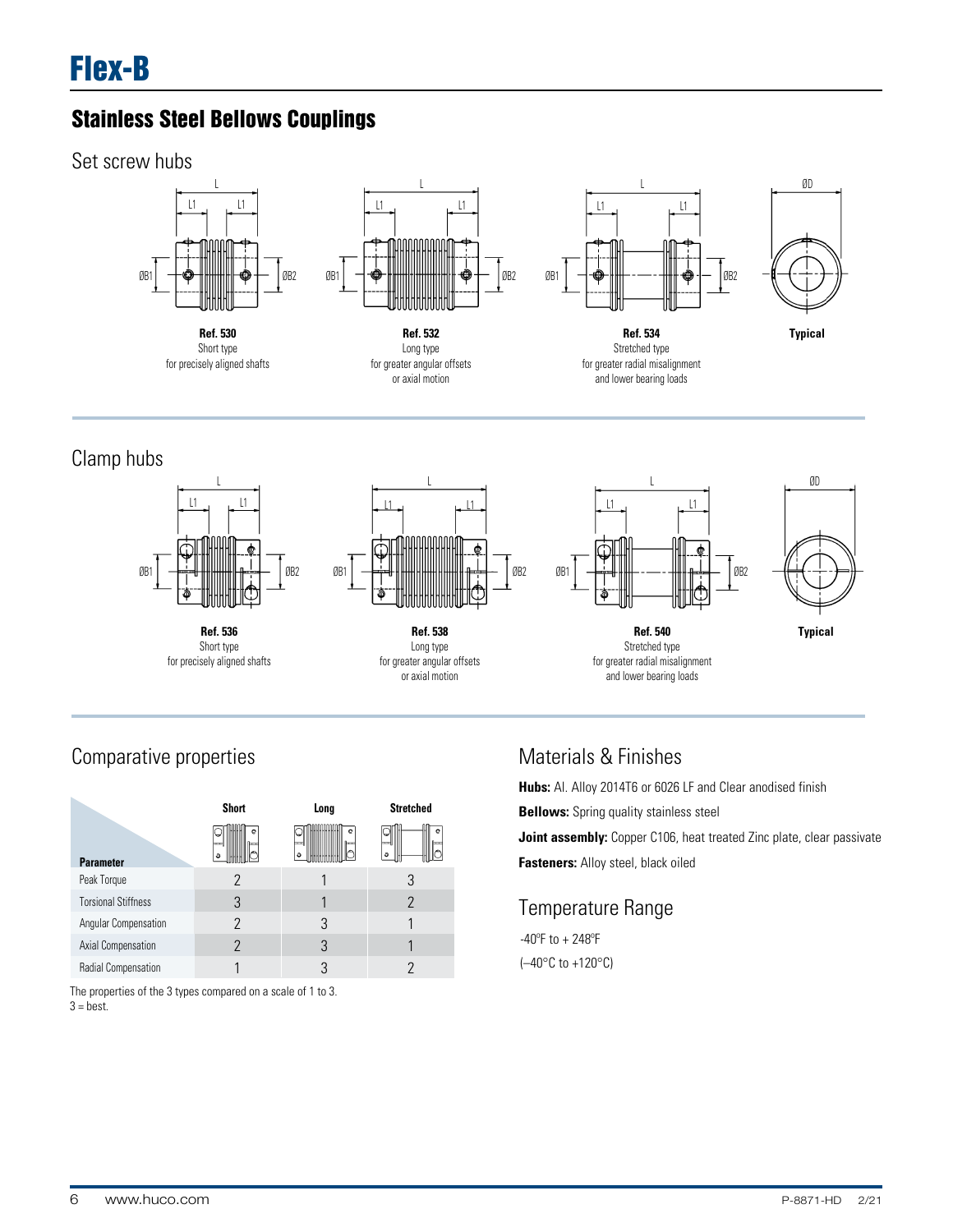### DIMENSIONS & ORDER CODES

| Coupling    | Set                         | <b>Clamp</b>                       | ØD          | $\circledcirc$ L    | L1          | ØB1, ØB2           |                | <b>Fasteners</b>                     |                             | $\circledcirc$<br><b>Moment</b>  | $\circledS$<br><b>Mass</b> |
|-------------|-----------------------------|------------------------------------|-------------|---------------------|-------------|--------------------|----------------|--------------------------------------|-----------------------------|----------------------------------|----------------------------|
| <b>Size</b> | <b>Screw</b><br><b>Hubs</b> | <b>Hubs</b><br><b>COUPLING REF</b> | in.<br>(mm) | in.<br>(mm)<br>±1.0 | in.<br>(mm) | max<br>in.<br>(mm) | <b>Screw</b>   | $\circledcirc$ Torque<br>lb-in. (Nm) | <b>Wrench</b><br>$in.$ (mm) | of inertia<br>kgm2<br>$x 10 - 8$ | kg<br>$x 10 - 3$           |
|             | 530.20                      | $\overline{\phantom{0}}$           |             | 1.22(31.0)          |             |                    |                |                                      |                             | 90                               | 18                         |
|             | 532.20                      | $\qquad \qquad -$                  |             | 1.77(45.2)          |             |                    | M4             | 20                                   | 0.08                        | 100                              | 19                         |
|             | 534.20                      |                                    | .79         | 1.72(43.6)          | .43         | 0.31               |                | (2.2)                                | (2)                         | 90                               | 18                         |
| 20          |                             | 536.20                             | (20.0)      | 1.22(31.0)          | (11.0)      | (8)                |                |                                      |                             | 90                               | 16                         |
|             |                             | 538.20                             |             | 1.78(45.2)          |             |                    | M2.5           | 11.6                                 | 0.08                        | 100                              | 18                         |
|             |                             | 540.20                             |             | 1.72(43.6)          |             |                    |                | (1.3)                                | (2)                         | 90                               | 17                         |
|             | 530.26                      | $\qquad \qquad -$                  |             | 1.48(37.5)          |             |                    |                |                                      |                             | 350                              | 35                         |
|             | 532.26                      | $\qquad \qquad -$                  |             | 2.14(54.3)          |             |                    | M <sub>5</sub> | 40.9                                 | 0.10                        | 400                              | 39                         |
|             | 534.26                      |                                    | 1.02        | 2.09(53.2)          | .55         | 0.47               |                | (4.6)                                | (2.5)                       | 370                              | 34                         |
| 26          |                             | 536.26                             | (26.0)      | 1.48(37.5)          | (14.0)      | (12)               |                |                                      |                             | 330                              | 34                         |
|             | $\qquad \qquad -$           | 538.26                             |             | 2.14(54.3)          |             |                    | M <sub>3</sub> | 21.5                                 | 0.10                        | 380                              | 38                         |
|             |                             | 540.26                             |             | 2.09(53.2)          |             |                    |                | (2.4)                                | (2.5)                       | 350                              | 33                         |
|             | 530.34                      | $\qquad \qquad -$                  |             | 1.57(40.0)          |             |                    |                |                                      |                             | 975                              | 58                         |
|             | 532.34                      | $\qquad \qquad -$                  |             | 2.24(57.0)          |             |                    | M <sub>5</sub> | 40.9<br>(4.6)                        | 0.10<br>(2.5)               | 1128                             | 65                         |
|             | 534.34                      | $\qquad \qquad -$                  | 1.34        | 2.23(56.6)          | .55         | 0.63               |                |                                      |                             | 988                              | 59                         |
| 34          | $\overline{\phantom{m}}$    | 536.34                             | (34.0)      | 1.57(40.0)          | (14.0)      | (16)               |                |                                      |                             | 925                              | 56                         |
|             |                             | 538.34                             |             | 2.24(57.0)          |             |                    | M <sub>3</sub> | 21.5<br>(2.4)                        | 0.10<br>(2.5)               | 1078                             | 63                         |
|             |                             | 540.34                             |             | 2.23(56.6)          |             |                    |                |                                      |                             | 938                              | 57                         |
|             | 530.41                      | $\qquad \qquad -$                  |             | 1.96(49.7)          |             |                    |                |                                      |                             | 2490                             | 102                        |
|             | 532.41                      | $\qquad \qquad -$                  |             | 2.81(71.4)          |             |                    | M6             | 67.3<br>(7.6)                        | 0.11<br>(3)                 | 2740                             | 110                        |
| 41          | 534.41                      | $\overline{\phantom{m}}$           | 1.61        | 2.78(70.7)          | .71         | 0.79               |                |                                      |                             | 2477                             | 102                        |
|             |                             | 536.41                             | (41.0)      | 1.96(49.7)          | (18.0)      | (20)               |                |                                      |                             | 2390                             | 99                         |
|             | 538.41<br>-                 |                                    | 2.81(71.4)  |                     |             | M4                 | 50.0<br>(5.6)  | 0.11                                 | 2660                        | 107                              |                            |
|             |                             | 540.41                             |             | 2.78(70.7)          |             |                    |                |                                      | (3)                         | 2377                             | 99                         |

### PERFORMANCE

| <b>Coupling</b><br><b>Size</b> | Ref.      | Peak<br>torque | $\circledS$    | <b>Max compensation</b> |                                  | $^{\circledR}$               |                    | <b>Flexural stiffness</b> |               |
|--------------------------------|-----------|----------------|----------------|-------------------------|----------------------------------|------------------------------|--------------------|---------------------------|---------------|
|                                |           | Ib-in.<br>(Nm) | Angular<br>deq | <b>Radial</b>           | Axial<br>in. (mm) in. $(\pm$ mm) | <b>Torsional</b><br>Nm / rad | Angular<br>N / deg | <b>Radial</b><br>N/mm     | Axial<br>N/mm |
|                                | 530 & 536 | 17.7(2.0)      | $\mathcal{P}$  |                         | $.002(0.06)$ 0.14 (0.35)         | 315                          | 1.03               | 115                       | 17.7          |
| 20                             | 532 & 538 | 8.8(1.0)       | 6              | .020(0.50)              | .038(1.00)                       | 170                          | 0.33               | 6.7                       | 7.8           |
|                                | 534 & 540 | 21.1(2.5)      | 1.3            | .007(0.20)              | .007(0.20)                       | 225                          | 0.33               | 8.2                       | 7.1           |
|                                | 530 & 536 | 28.3(3.2)      | $\overline{2}$ |                         | $.002(0.06)$ $.014(0.36)$        | 755                          | 1.27               | 238                       | 5.7           |
| 26                             | 532 & 538 | 14.2(1.6)      | 6              |                         | $.020(0.50)$ $.039(1.00)$        | 380                          | 0.39               | 8.2                       | 3.3           |
|                                | 534 & 540 | 35.4(4.0)      | 1.3            |                         | $.007(0.20)$ $.007(0.20)$        | 615                          | 1.52               | 14.6                      | 6.4           |
|                                | 530 & 536 | 66.4 (7.5)     | 2.5            |                         | $.003(0.10)$ $.024(0.60)$        | 1740                         | 1.34               | 227                       | 6.6           |
| 34                             | 532 & 538 | 33.6(3.8)      | 8              | .039(1.00)              | .075(1.90)                       | 915                          | 0.62               | 12.7                      | 3.8           |
|                                | 534 & 540 | 83.2(9.4)      | 1.5            | .012(0.30)              | .012(0.30)                       | 1455                         | 1.98               | 23.2                      | 27.9          |
|                                | 530 & 536 | 88.5 (10.0)    | 2.5            |                         | $.006(0.15)$ $.031(0.80)$        | 2880                         | 1.58               | 144                       | 13.1          |
| 41                             | 532 & 538 | 44.3(5.0)      | 8              | .047(1.20)              | .098(2.50)                       | 1310                         | 0.52               | 9.3                       | 3.8           |
|                                | 534 & 540 | 111 (12.5)     | 1.8            |                         | .016 (0.40) .020 (0.50)          | 2245                         | 2.30               | 19.2                      | 7.2           |

### STANDARD BORES

| <b>Coupling</b>               | ØB1, ØB2 +0.0012/ -0 (+0.03mm/-0mm) |      |           |            |           |           |           |           |           |           |      |           |           |            |           |      |           |           |            |      |           |           |
|-------------------------------|-------------------------------------|------|-----------|------------|-----------|-----------|-----------|-----------|-----------|-----------|------|-----------|-----------|------------|-----------|------|-----------|-----------|------------|------|-----------|-----------|
| <b>Size</b>                   | (3)                                 | 1/8' | (4)       | 3/16"      | (5)       | (6)       | 1/4"      | (8)       | (9)       | 3/8"      | (10) | (11)      | (12)      | 1/2"       | (14)      | (15) | 5/8       | (16)      | (18)       | (19) | 3/4"      | (20)      |
| 20                            | $\bullet$                           |      |           | $\epsilon$ | $\bullet$ | $\bullet$ |           | $\bullet$ |           |           |      |           |           |            |           |      |           |           |            |      |           |           |
| 26                            |                                     |      | $\bullet$ | $\epsilon$ | $\bullet$ | $\bullet$ | ٠         | $\bullet$ | $\bullet$ | $\bullet$ |      | $\bullet$ | $\bullet$ |            |           |      |           |           |            |      |           |           |
| 34                            |                                     |      |           |            |           | $\bullet$ |           |           |           | $\bullet$ |      |           | $\bullet$ | $\epsilon$ |           |      |           | $\bullet$ |            |      |           |           |
| 41                            |                                     |      |           |            |           |           | $\bullet$ | $\bullet$ | $\bullet$ | $\bullet$ |      | $\bullet$ | $\bullet$ | $\bullet$  | $\bullet$ |      | $\bullet$ | $\bullet$ | $\epsilon$ |      | $\bullet$ | $\bullet$ |
| Bore ref.                     | 14                                  | 16   | 18        | 19         | 20        | 22        | 24        | 28        | 30        | 31        | 32   | 33        | 35        | 36         | 38        | 40   | 41        | 42        | 45         | 46   | 47        | 48        |
| Corresponding<br>bore adaptor |                                     |      |           |            | 251       |           | 253       | 255       |           |           | 257  |           |           | 259        |           |      |           | 260       |            |      |           | 261       |

Diameters for which a bore adaptor is shown can be adapted to smaller shaft sizes. See *page 58* for details of metal bore adaptors.

### **IMPORTANT**

Load capacity depends on application conditions: *see page 4* for details

- $\cup$  Length of supported thro' bore. Shafts can near-butt.
- Maximum recommended tightening torque. 2
- Values apply with max bores. 3
- **Peak torque**. Select a size where Peak 4 Torque exceeds the application torque x service factor. (*see page 4*)
- Max. compensation values are mutually 5 exclusive.
- Torsional stiffness values apply at 50% peak 6 torque with no misalignment, measured shaft-to-shaft with largest standard bores. **Note that in some vendors' catalogs the given torsional stiffness applied to the un-mounted bellows element only, an unrepresentative calculated value.**

Sizes indicated in parenthesis are metric (mm).